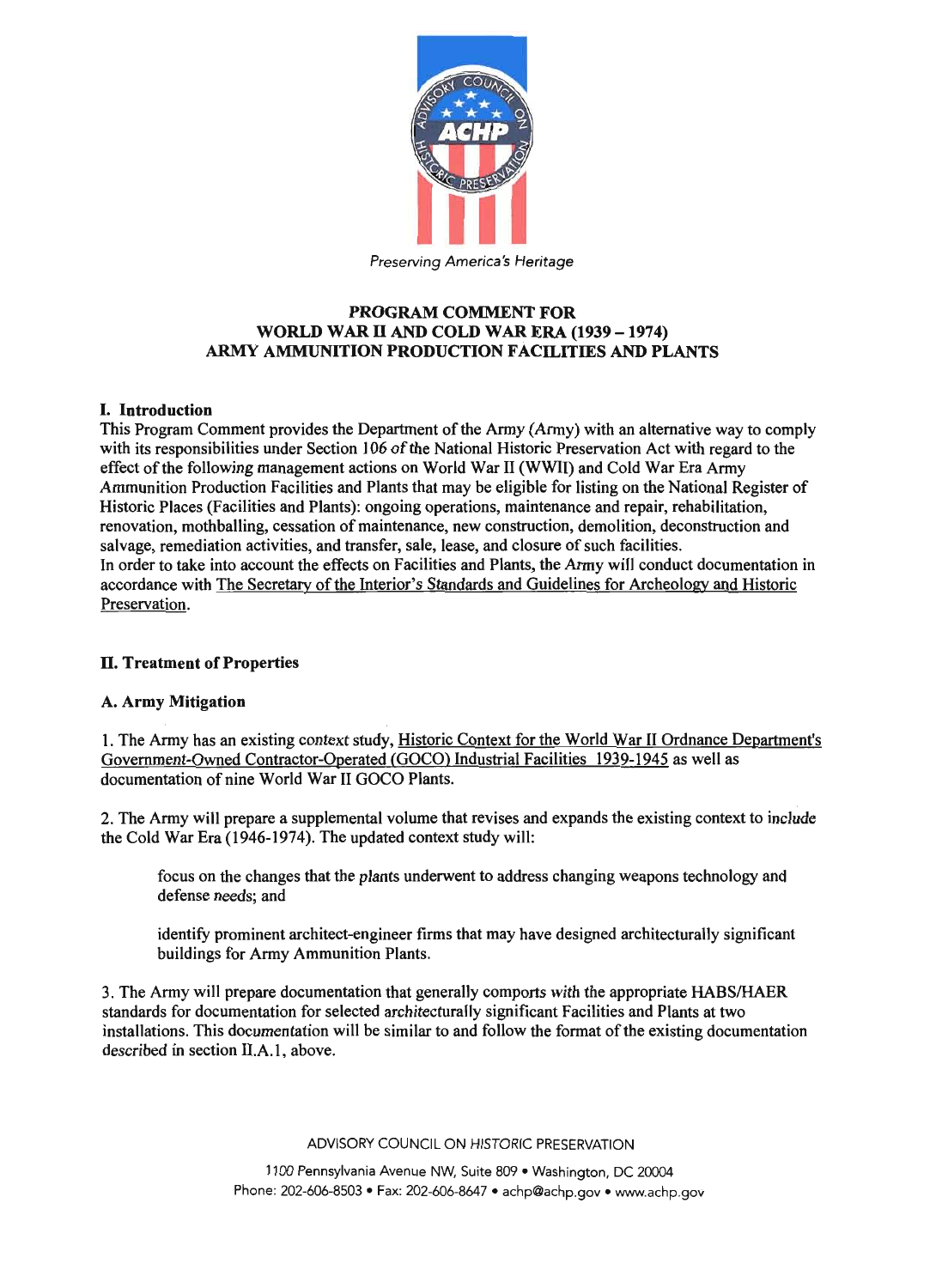4. Upon completion of the documentation, the Army will then make the existing documentation of the nine WWII GOCO Army Ammunition Plants and the WWII GOCO context and the new documentation, to the extent possible under security concerns, available in electronic format to Federal and State agencies that request it.

5. In addition, as a result of on-going consultations with stakeholders, the Army will provide a list of properties covered by the Program Comment, by state, to the National Conference of State Historic Preservation Officers and the Advisory Council on Historic Preservation.

6. The Army will also develop additional public infonnation on the Army ammunition process, from production through storage, to include:

a display that can be loaned to one of the Army's museums, such as the Ordnance Museum at Aberdeen Proving Ground, or used at conferences; and

a popular publication on the ammunition process to accompany the display.

Copies of this information will be available electronically, to the extent possible under security concerns, and hard copies will be placed in a permanent repository, such as the Center for Military History.

7. The Army will encourage adaptive reuse of the properties as well as the use of historic tax credits by private developers under lease arrangements. The Army should also incorporate adaptive reuse and preservation principles into master planning documents and activities.

The above actions satisfy the Army's requirement to take into account the effects of the following management actions on Facilities and Plants: ongoing operations, maintenance and repair, rehabilitation, renovation, mothballing, cessation of maintenance activities, new construction, demolition, deconstruction and salvage, remedial activities, and transfer, sale, lease and/or closure of such facilities.

## **III.** Applicability

A. This Program Comment applies solely to Facilities and Plants. The Program Comment does not apply to the following properties that are listed, or eligible for listing, on the National Register of Historic Places: (1) archeological properties, (2) properties of traditional religious and cultural significance to federally recognized Indian tribes or Native Hawaiian organizations, and/or (3) Facilities and Plants listed or eligible National Register of Historic Places districts where the ammunition production facility is a contributing element of the district and the proposed undertaking has a potential to adversely affect such historic district. This third exclusion does not apply to ammunition production related historic districts that are entirely within the boundaries of an ammunition production plant. In those cases the Program Comment would be applicable to such districts.

B. An installation with an existing Section 106 agreement document that addresses Facilities and Plants can choose to:

1. continue to follow the stipulations in the existing agreement document for the remaining period of the agreement; or

2. seek to amend the existing agreement document to incorporate, in whole or in part, the terms of this Program Comment; or